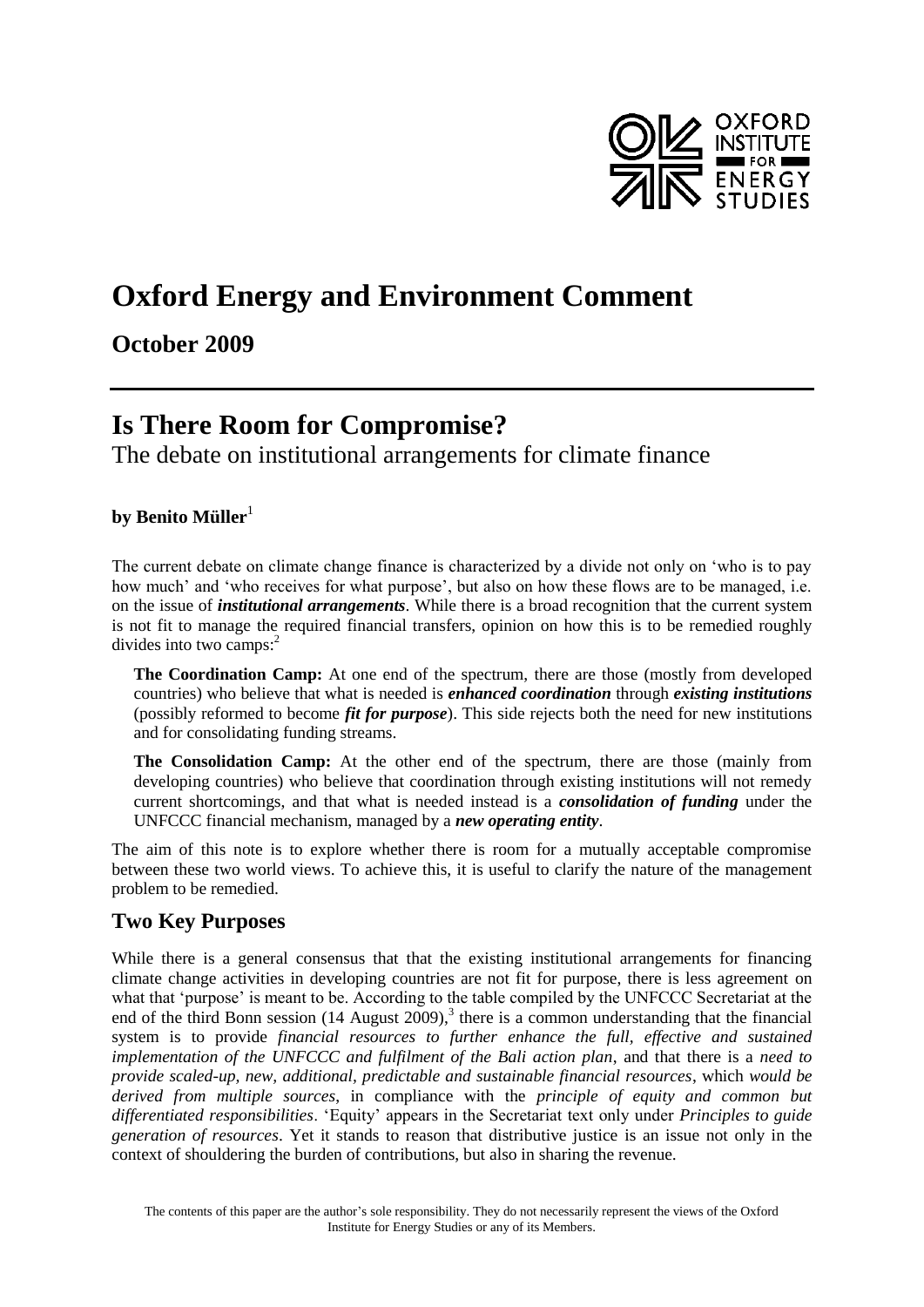**Distributive Justice:** Official Development Assistance (ODA) traditionally neither involves obligations to pay, nor entitlements to receive. The issue of *distributive justice* – of contributing and/or receiving a 'fair share' – strictly speaking *does not apply*: if 'donors' think they pay over the odds, then they are free to pay less, and if 'recipients' feel hard done by, then that is not a matter of injustice but bad luck.

In contrast, payments for climate change activities – particularly in the case of adaptation and response to climate impacts – are a matter of *restitution.* Hence there are both obligations to pay and entitlements to receive, which implies that equity, in the sense of either *shouldering a fair share of the payment burden*, or *receiving a fair share of the revenue,* is an issue. The fact that the focus of the debate has so far almost exclusively been of the former (e.g. the Mexican and Swiss proposals) does not mean that the question of how to distribute climate finance equitably can be ignored. On the contrary, it has to be seen as one of the key challenges for any climate finance regime.

**Thematic Balance:** Climate finance involves a number of different themes (mitigation, adaptation, technology transfer, etc.), and the issue of 'thematic balance' relates to whether *each of these themes receives an appropriate share of the revenue*. Given the nature of climate finance, the decision on how achieve this balance has to involve not only contributors but also recipients.

### **Three Descriptive Dimensions**

To discuss the different proposals in a coherent and comparable manner, it is useful to introduce three descriptive dimensions as categorizing tools, the distinctions between them being (i) *fragmented* or *consolidated*, (ii) *centralized* or *decentralized*, and (iii) *devolved* or *retained*.

The distinction between 'fragmented' and 'consolidated' refers to funding flows, and in particular, to the degree in which funding sources are channelled into intermediate collective 'pots' to be disbursed to recipients or directly used to fund them. The other two categorizations are about decision making, that is, whether or not funding decisions are taken by a central body, and whether they are devolved to the recipients or not.

All three of these dimensions are a matter of *degrees*, that is to say, financial systems can be more or less centralized/decentralized etc. They are also *independent* in that they could occur in all combinations. Indeed, even though the concepts of 'consolidation' and 'centralization' are often used interchangeably, they are clearly distinct, in that one could have a completely fragmented system that is nonetheless completely centralized, say through a 'coordinating' body with powers to decide who

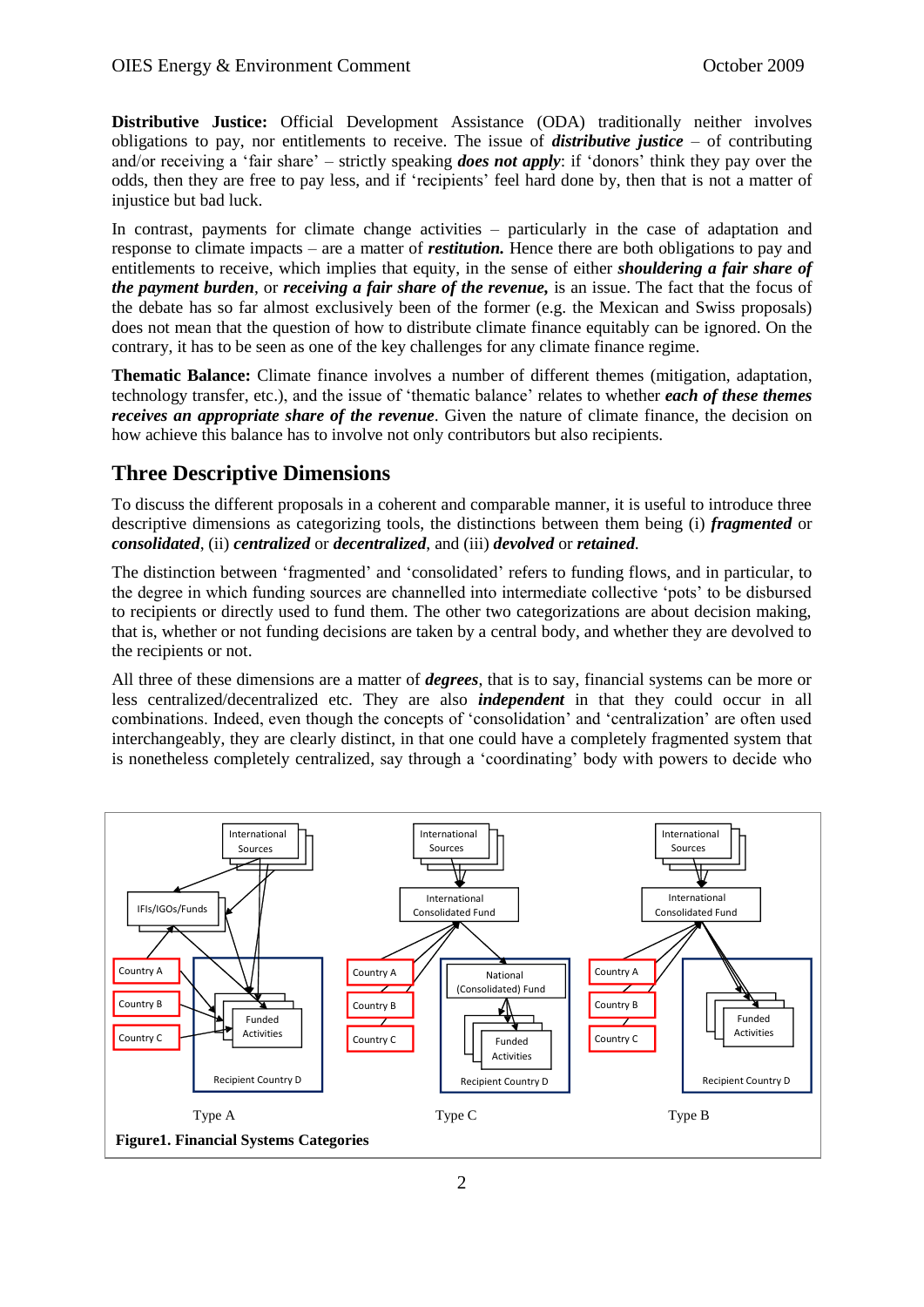has to pay whom.

Figure 1 contains graphical representations of three specific combinations which have actually been put forward. Type A represents the current *fragmented, decentralized and retained* system of climate change finance, meant to be enhanced through 'high lever coordination' as put forward by the Climate Registry proposal (described below). Type B corresponds to the *consolidated, centralized and retained* system put forward in the original G77+China submission,<sup>4</sup> while Type C represents the *consolidated, decentralized, and devolved* system of the Reformed Financial Mechanism (described below), the AWG-LCA language introduced by India, and the UK Compact model.

#### **Calls for Coordination and the Climate Registry Proposal**<sup>5</sup>

In his recent Statement<sup>6</sup> to the United Nations Summit on Climate Change, the Japanese Prime Minister Yukio Hatoyama called for establishing *an international system … under the auspices of the UN climate change regime. This system should facilitate one-stop provision of information on and matching of available bilateral and multilateral financing, while securing transparency and effective utilization of assistance*.

Japan, in other words, is firmly in what we called the 'Coordination Camp'. Probably the best worked out proposal of how such a 'one-stop information exchange and matchmaking' system would operate is the *Climate Registry Model* proposed in Reed *et al.*, (2009).<sup>7</sup>

In that model, an *Adaptation Board* and a *Mitigation/Technology Transfer (TT) Board* are to operate an *Adaptation Registry* and a *Mitigation/TT Registry*, respectively. An *Operating Body*, in turn, is meant (i) to oversee these two Boards, (ii) to set standards, (iii) to manage COP-mandated funds and (iv), to report to the COP (**Table 1**).

*To avoid creation of new institutions, Parties could consider using the recently created Adaptation Fund Board to serve as the Adaptation Board. In equal measure, Parties could consider reforming the Clean Development Mechanism Executive Board or reforming the GEF to become the Mitigation/TT Board.*

*The* [overall] *function of the Climate Registry is to expedite, through the public pooling and sharing of information, the matching of needs of country governments and the availability of financial resources and products offered by financing institutions. …the Climate Registry serves as an international bulletin board that lists developing country programs and projects.*

Countries are meant to provide their national objectives, needs and financing requests framed at national level and through national adaptation, mitigation and technology transfer plans such as NAMAs, NAPAs, Technology Needs Assessments (TNAs) and Low Carbon Action Plans (LCAP). In addition:

- $\bullet$ The statements of national strategic plans to address climate change must be *certified* to be in compliance with standards set by the COP or its designated body *so that these plans become eligible for financing*. The intention behind this requirement is to provide *assurances to investors that MRV, fiduciary and transparency standards are embedded in investment packages*.
- The plans then enter into the public registry domain where all interested parties, whether public or private, can enter into discussion or negotiation with the hosting country as regards the terms of financing.
- Through this *pooling and posting of information process*, the Climate Registry serves as an *international bulletin board* that lists developing country programmes and projects as integral parts of national climate strategies.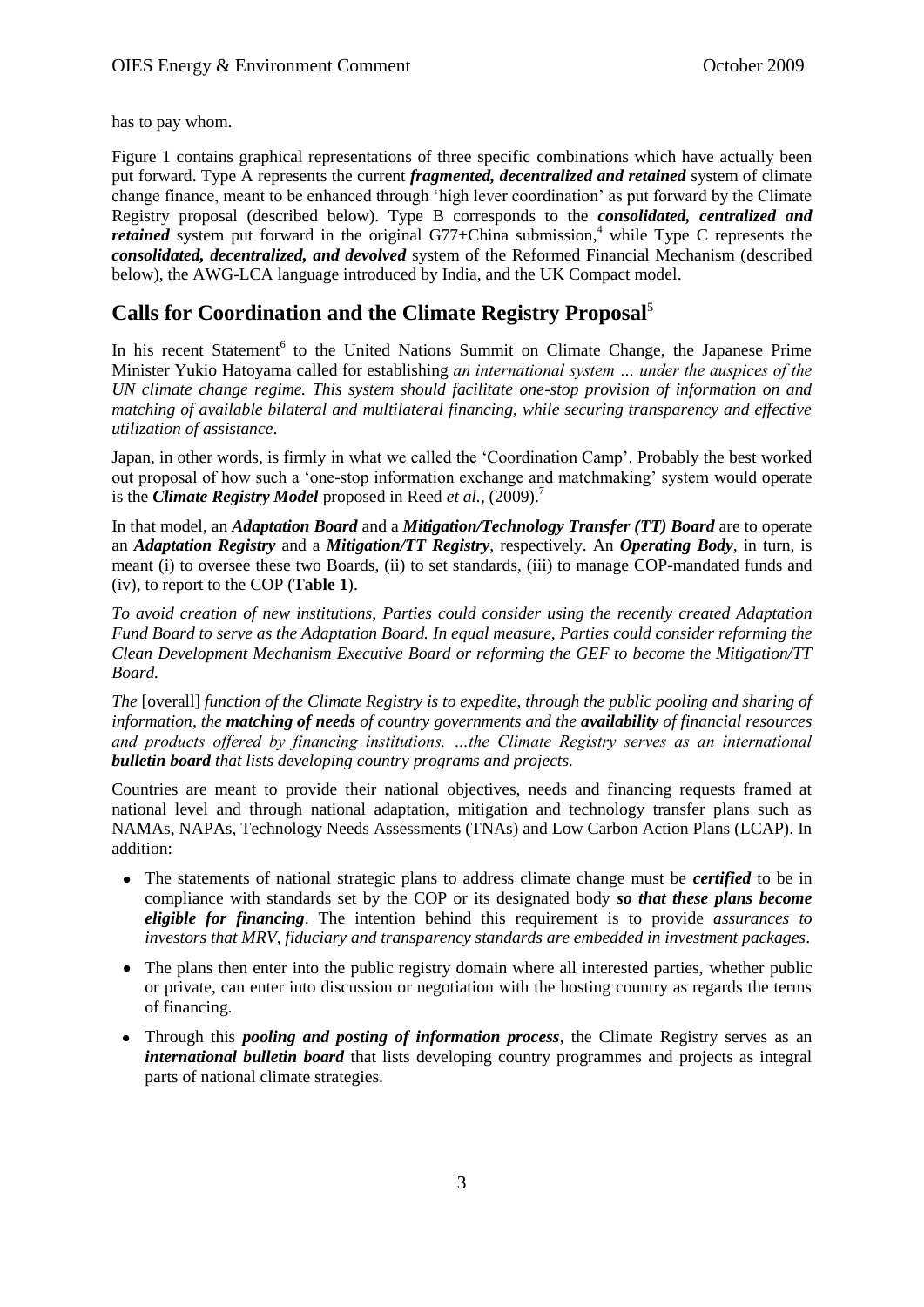Once alignment between a developing country's needs and contributing country/private  $\bullet$ investor financial resources has been established, the registry will also function as a monitoring tool which displays the progress of the implementation of the agreement between the country and a funding source.



**Table1. The Climate Registry Model** Source: Reed *et al.* 2009

One of the key problems for this sort of information exchange and matchmaking regime is delivery on the above-mentioned *distributive justice* and *thematic balance* issues. Short of equipping the Operating Body with the power to order who has to pay for what, it is unlikely that this sort of system can deliver on these key requirements. Indeed, the Climate Registry model itself acknowledges as much by giving the Operating Body the function to manage *the COP-mandated funds … to ensure equity in the access of all developing countries to financial resources to support adaptation and mitigation programs. This is a critical function because, without an equalizing distributional mechanism, past experience has demonstrated that financial resources will flow to the largest, most sophisticated developing countries.*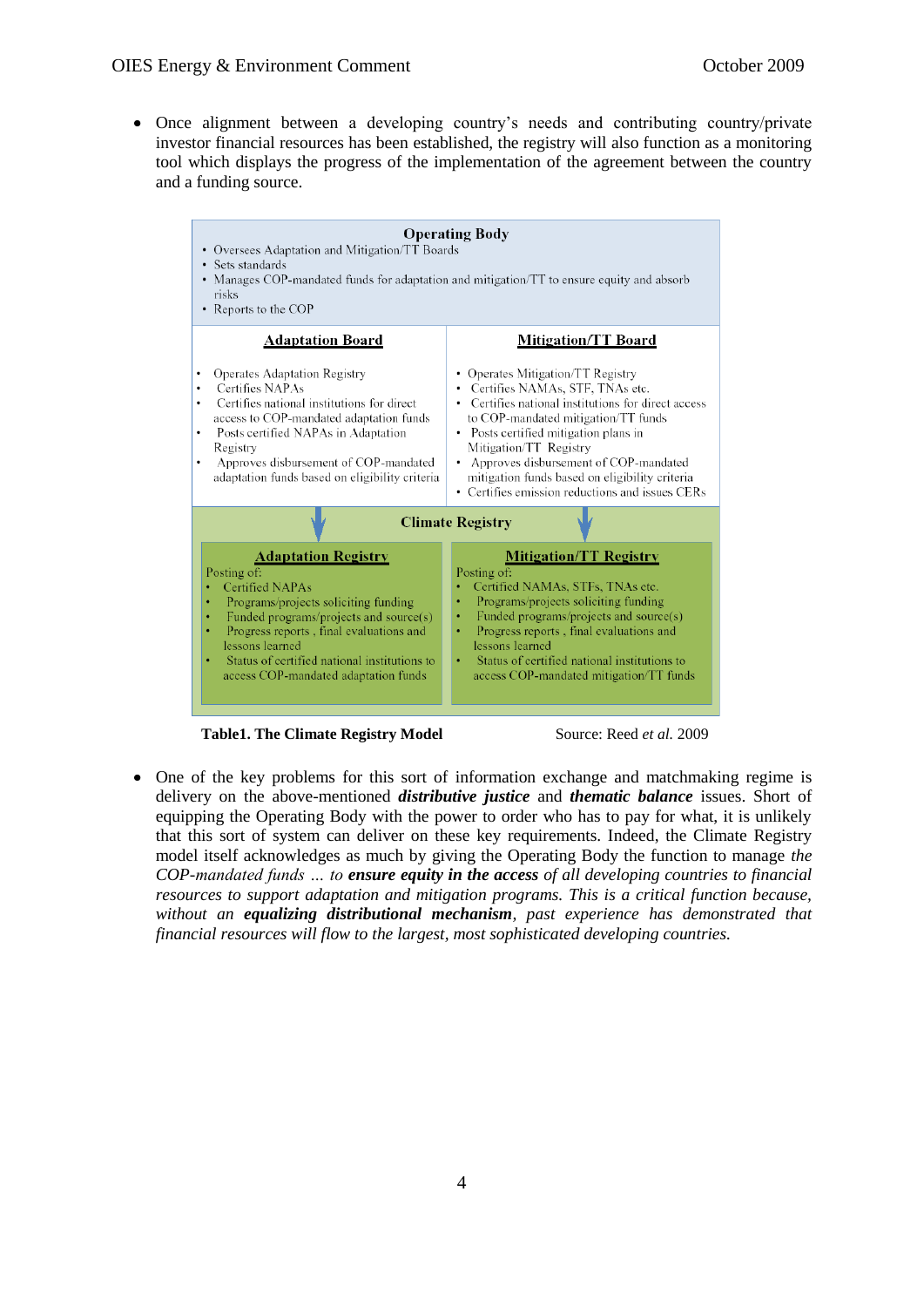#### **The Reformed Financial Mechanism (RFM)**

At the heart of the RFM proposal<sup>8</sup> is the idea of *consolidation* at the international and national level and *decentralized* funding decisions *through devolution* to the recipient countries.

#### **Key Institutional Features**

Internationally, the institutional structure of the RFM is given by an *Executive Board*, which together with a small number of *administrative units* (Thematic Assessment and Secretarial Units) provides the *operating entity* of the RFM. Other functions, such as internal and external audits and evaluations, as well as that of trustee for the consolidated RFM fund, are meant to be outsourced.



Nationally, funding is to be consolidated in *Designated Funding Entities* (DFEs), with transparent governance and representation from all key national and sub-national government agencies as well as civil society representatives. There are already a number of such climate change national funds and mechanisms (Bangladesh, Indonesia, Brazil/Amazon) which could serve as templates for the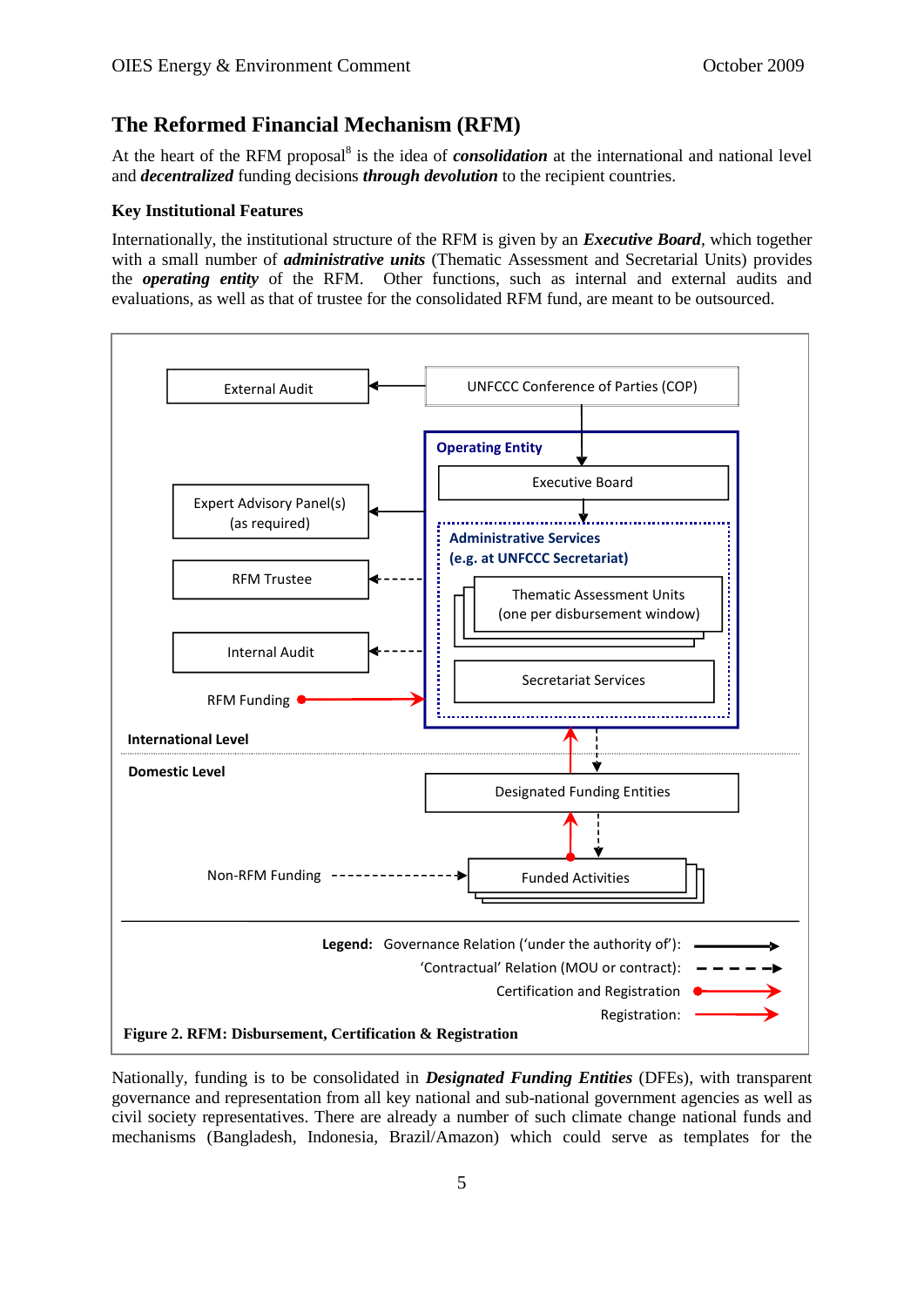envisaged DFEs. Under the RFM, *funding decisions* − that is to say decisions on (country) *priorities***,**  and *approvals of projects and programmes* are taken in-country by the DFEs.

The RFM Operating Entity, in turn, does *not* to fund in this sense, but *disburses* ('channels') revenue to the DFEs to enable their funding activities. The key point here is that the RFM proposes a *genuine devolution of funding decisions*, and not just some half-way measure as in the case of the NAPA process, where such entities were merely given the right to make plans, but not to decide what is to be funded.

In the Climate Registry model, *eligibility for funding* depends on *certification of national strategic plans* by the international thematic Boards. This is decidedly *not* the case for country disbursements under the RFM; not only because this would unnecessarily duplicate work already undertaken at the national level, but also because it is very unlikely that any country – developing or developed! – would actually agree to having nationally approved plans or strategies submitted to such a procedure. This would touch at the very core of national sovereignty.

**Governance:** The RFM Executive Board is *accountable to* and *under the authority and guidance of the COP*. Being 'under the authority' in this context simply means that the *COP (s)elects the EB members* (has the authority to 'hire and fire').

Following standard domestic practice, there is to be a well defined *separation of powers* between the COP and the EB, in the sense that the COP delegates certain operational powers to the EB. Among the powers retained by the COP are − apart from the right to select the EB members − (i) the power of setting of *RFM revenue levels* (ii) of approving *thematic disbursement criteria* (iii) approving *certification criteria* (see below) and (iii) approving overall *revenue allocation to themes*.

To be delegated to the EB are the tasks of (i) operational management of the disbursement entity, (ii) oversight over any other operating entity of the RFM, (iii) preparation of *proposals for thematic disbursement criteria*, and regular *thematic budgets* both for approval by the COP

**Certification and Registration:** As mentioned above, the COP is to approve criteria on what payments *are to count against compliance* with financial commitments under the UNFCCC. These criteria will be operationalized in a system of certification and registration under the RFM. As illustrated in Figure 2, contribution to the RFM consolidated fund will be certified and registered by the RFM secretariat. Other payments − if permitted by the certification criteria − will be *certified and registered in-country by the Designated Funding Entities*. The key here is that, in order to avoid double counting and pledge non-deliverance, payments are to be counted (certified and registered) *at the recipient end*.

**Budgeting and Disbursement:** <sup>9</sup> 'Disbursement' as used here is not to be confused with 'funding'. The latter, as emphasized above, refers to the traditional activities involved in the selection and approval of projects, programmes and other 'on the ground' activities. 'Disbursement', on the other hand, refers to the allocation of funds to the Designated Funding Entities by the RFM on the basis of theme-specific disbursement criteria, and the amount of revenue allocated for the relevant budget period to the respective themes. Disbursement criteria will vary from theme to theme. For example:

- *Mitigation disbursements* could be on made on a performance basis, with a flat up-front country component: *x* million  $+$  *y* million for the MRV reduction in the previous period.
- *Adaptation disbursements* should be carried out through a very simple disbursement formula, e.g. a flat country component + a component proportional to the number of poor inhabitants.

The Budgeting Process will involve the *preparation of an overall budget* − based on general needs assessments carried out by the different thematic assessment units – to be presented to COP. Based on this information, the COP will decide on the overall revenue level, as well as the theme allocations. Once these decisions are taken, the EB takes over and carries out the disbursements as prescribed in the relevant criteria, within the constraints given by the COP budget decisions.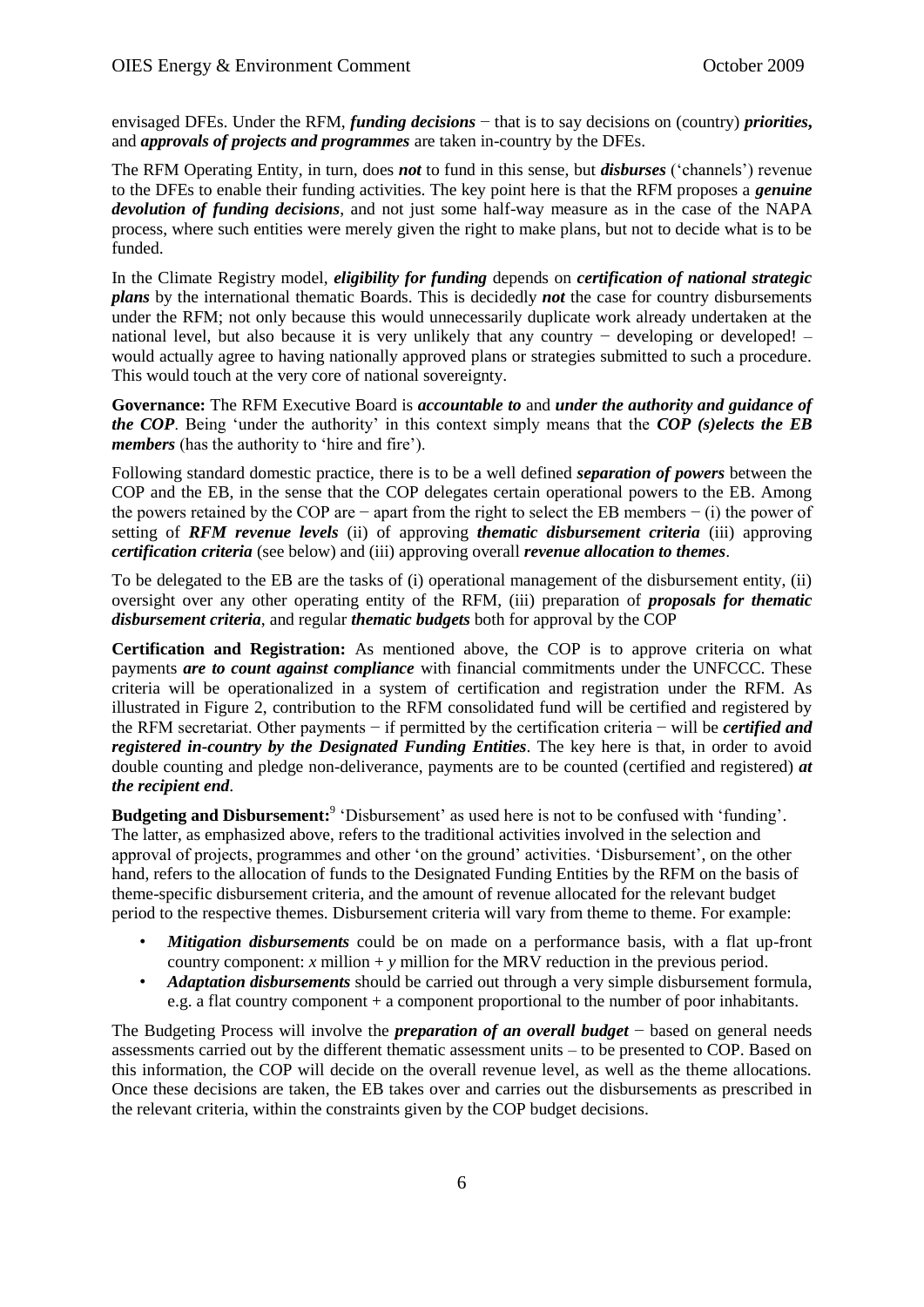

**The Extended Reformed Financial Mechanism (RFM+)**

**The Continued Need for International Funding:** As originally conceived, the RFM was purely a disbursement mechanism. While the bulk of the RFM transactions is (ultimately) still meant to be carried out through 'money-in-money-out' disbursements to Designated Funding Units, it has to be acknowledged that there will still be a need for international funding in the more traditional sense, such as currently developed under the Adaptation Fund.

- For one, *not all funding purposes lend themselves naturally to be devolved* to the country level. While mitigation and adaptation *per se* would seem to be prime candidates for such devolutions, funding decisions for certain types of capacity building and technology transfer activities may be better kept at the international level.
- Even with respect to the prime candidates, there will be the need for some time to retain a more traditional international funding capacity, for it will take time before all countries will be able to participate in the devolved disbursement regime.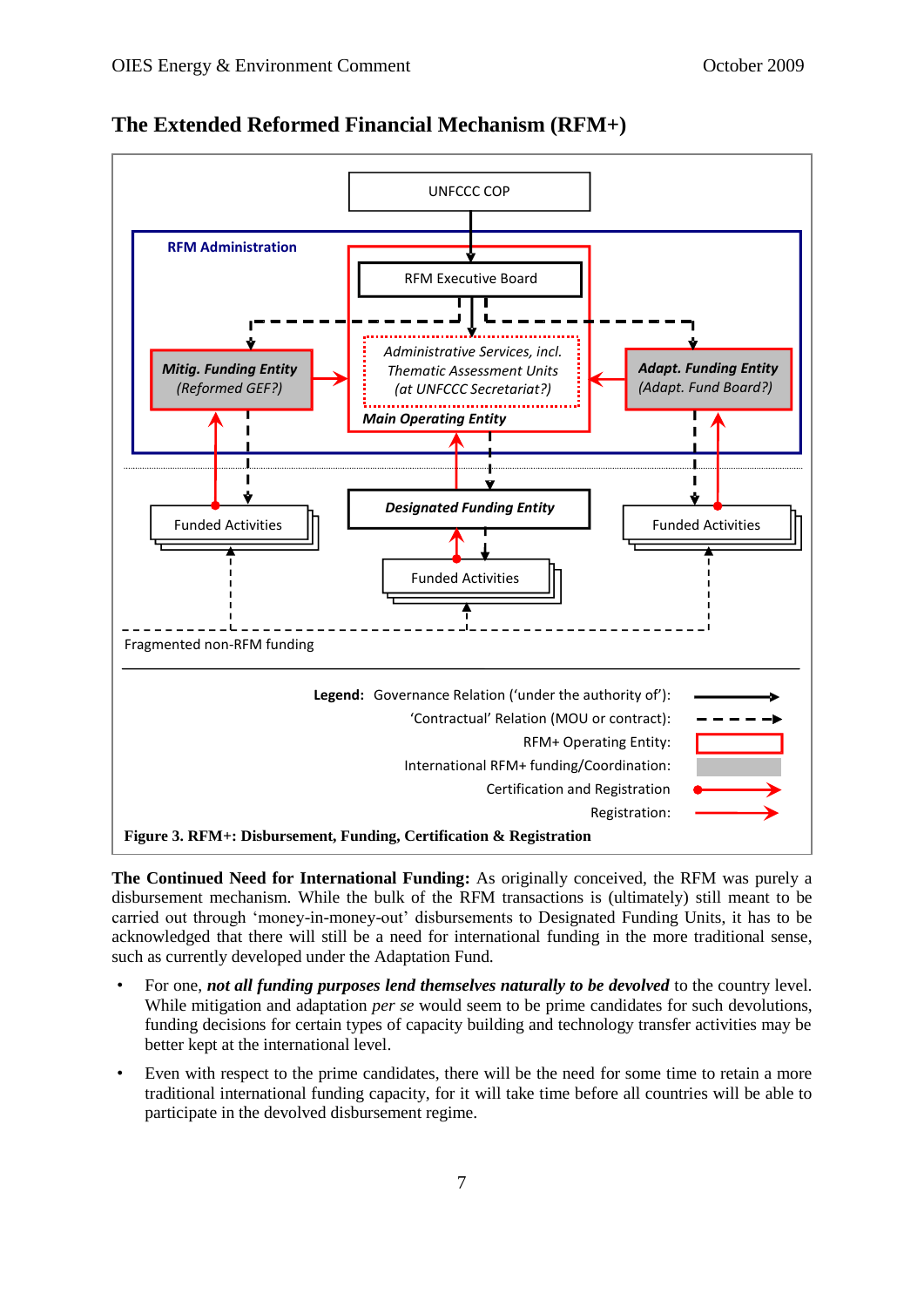It is therefore envisaged that a number of operating entities will be introduced which, in contrast to the Main Operating Entity, are involved in international funding of activities. The exact number of these additional operating entities will depend on a number of factors. From a purely organizational perspective, it would probably be best to use just one such funding entity, but politically it may be necessary to introduce two, not only because of a general reluctance to take on 'new institutions,' but also because it is politically very difficult to remove functions from existing institutions, let alone to disband them as part of a 'Grand Compromise'.

#### **Consolidation** *and* **Coordination: The Grand RFM+ Compromise?**

Two of the 'existing entities' have the status of being *an operating entity* under the current international climate change regime: the *Adaptation Fund Board* (AFB) under the authority of the COP/MOP, and the *Global Environment Facility* (GEF) under the guidance of the COP. Politically, it might therefore make sense to retain them under an Extended Reformed Financial Mechanism (RFM+) as *Adaptation Funding Entity* and *Mitigation Funding Entity*, respectively.<sup>10</sup>

**Guidance, Authority and Oversight: I**n the case of the AFB this may not be too controversial, but a great deal of resistance to having the GEF involved in any capacity (even when 'reformed') is likely to come from developing countries, which – as the Adaptation Fund negotiations have clearly shown − have been less than happy about the manner in which the GEF has operated, particularly in its implementation of COP guidance. However, part of the problem with the GEF and COP guidance seems to be systemic, in that the COP itself is not the sort of institution well suited to carry out any oversight, and guidance without proper oversight tends to be ignored. It is for this reason that the COP is meant to delegate oversight and guidance of operating entities to the Executive Board, which will meet more than just once a year, and hence be in a better position to follow up its guidance on a regular basis.

**Coordination under the RFM+:** In the light of the institutional suggestions put forward for the Climate Registry 'enhanced coordination' model (see above), the proposed institutional architecture of the RFM+ model will fit perfectly with the Climate Registry ideas, with the Executive Board performing the role of the 'Operating Body', and the two other operating entities taking on the role of the two Boards, operating the two thematic registries.

**The Role of other Existing Institutions:** The RFM+ proposal may take care of two of the 'existing entities' − the Adaptation Fund Board and the (suitably reformed) GEF − as additional *operating entities*. This still leaves out other multilateral institutions that the Coordination Camp would like to involve – such as UNEP, UNDP, and the Multilateral Development Banks. These institutions can take on the role of *implementing entities* – although with direct access, this will no longer be the exclusive route to access funding. Moreover, there will be a need for *trustees*, and it stands to reason that most of these other existing entities, when fit for purpose, should not have to worry about participating in competitive tenders for performing these functions.

#### **Raising the Necessary Revenue**

The proposed compromise, however, will fail if the consolidated disbursement arm is treated as just another placebo fund to buy in developing countries during a crucial phase of the negotiations, but subsequently to be essentially left empty. Establishing the institutional infrastructure will not be sufficient. There will have to be agreement that a significant share of (national/international) public sector finance will be channelled through the RFM, so that the mechanism stands a fair chance of proving itself.

The problem is that to prove itself – not only in ensuring the fairness and thematic balance of the overall financial regime, but also as more efficient than the traditional fragmented funding model – the proposed extended RFM will require a significant amount of (consolidated) revenue which